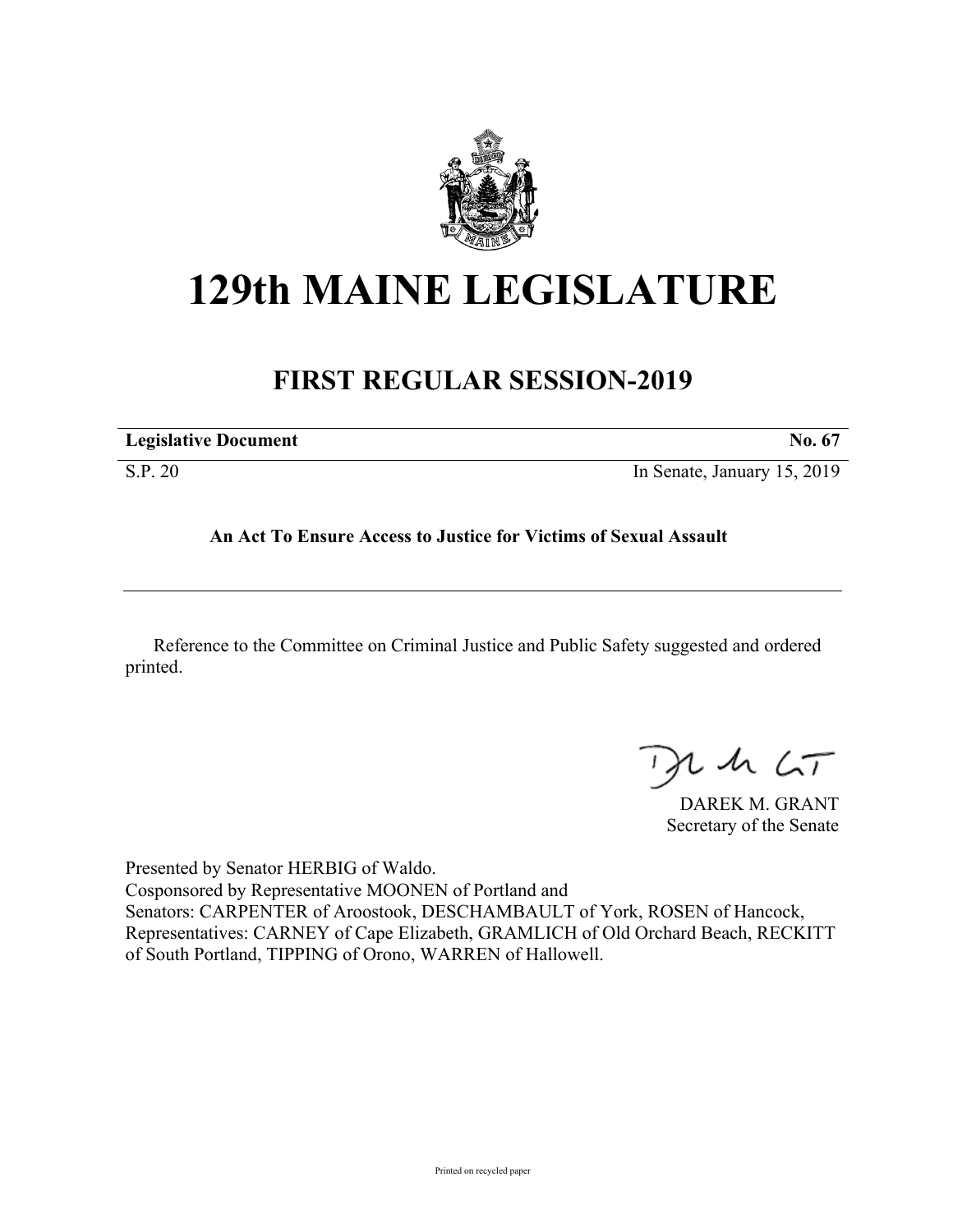**Be it enacted by the People of the State of Maine as follows: Sec. 1. 17-A MRSA §8, sub-§1,** as amended by PL 1999, c. 438, §1, is repealed and the following enacted in its place: **1.** It is a defense that prosecution was commenced after the expiration of the applicable period of limitations provided in this section, except that the following prosecutions may be commenced at any time: A. A prosecution for murder or criminal homicide in the first or 2nd degree; or B. If the victim had not attained the age of 16 years at the time of the crime, a prosecution for incest; unlawful sexual contact; sexual abuse of a minor; or rape or gross sexual assault, formerly denominated as gross sexual misconduct. **Sec. 2. 17-A MRSA §8, sub-§2,** as amended by PL 2013, c. 392, §1, is repealed and the following enacted in its place: **2.** Except as provided in subsection 1 or 2-A, a prosecution for a Class A, Class B or Class C crime must be commenced within 6 years after it is committed and a prosecution for a Class D or Class E crime must be commenced within 3 years after it is committed. **Sec. 3. 17-A MRSA §8, sub-§2-A,** as enacted by PL 2013, c. 392, §2, is amended to read: **2-A.** A prosecution for a Class A, Class B or Class C crime involving unlawful sexual contact or gross sexual assault must be commenced within 8 20 years after it is committed. This subsection does not apply to a Class D crime enhanced to a Class C crime pursuant to section 1252, subsection 4-A. **Sec. 4. Application.** This Act applies to the following Class A, Class B or Class C crimes committed on or after the effective date of this Act or for which the prosecution has not yet been barred by the statute of limitations in force immediately prior to the effective date of this Act: gross sexual assault under the Maine Revised Statutes, Title 17-A, section 253; and unlawful sexual contact under Title 17-A, section 255-A. **SUMMARY** This bill amends the Maine Criminal Code to extend from 8 years to 20 years the statute of limitations applicable to prosecutions for a Class A, Class B or Class C crime involving unlawful sexual contact or gross sexual assault. These changes apply only to those Class A, Class B and Class C crimes of unlawful sexual contact or gross sexual assault committed on or after the effective date of this legislation or for which the prosecution has not yet been barred by the statute of limitations in force immediately prior to the effective date of this legislation.